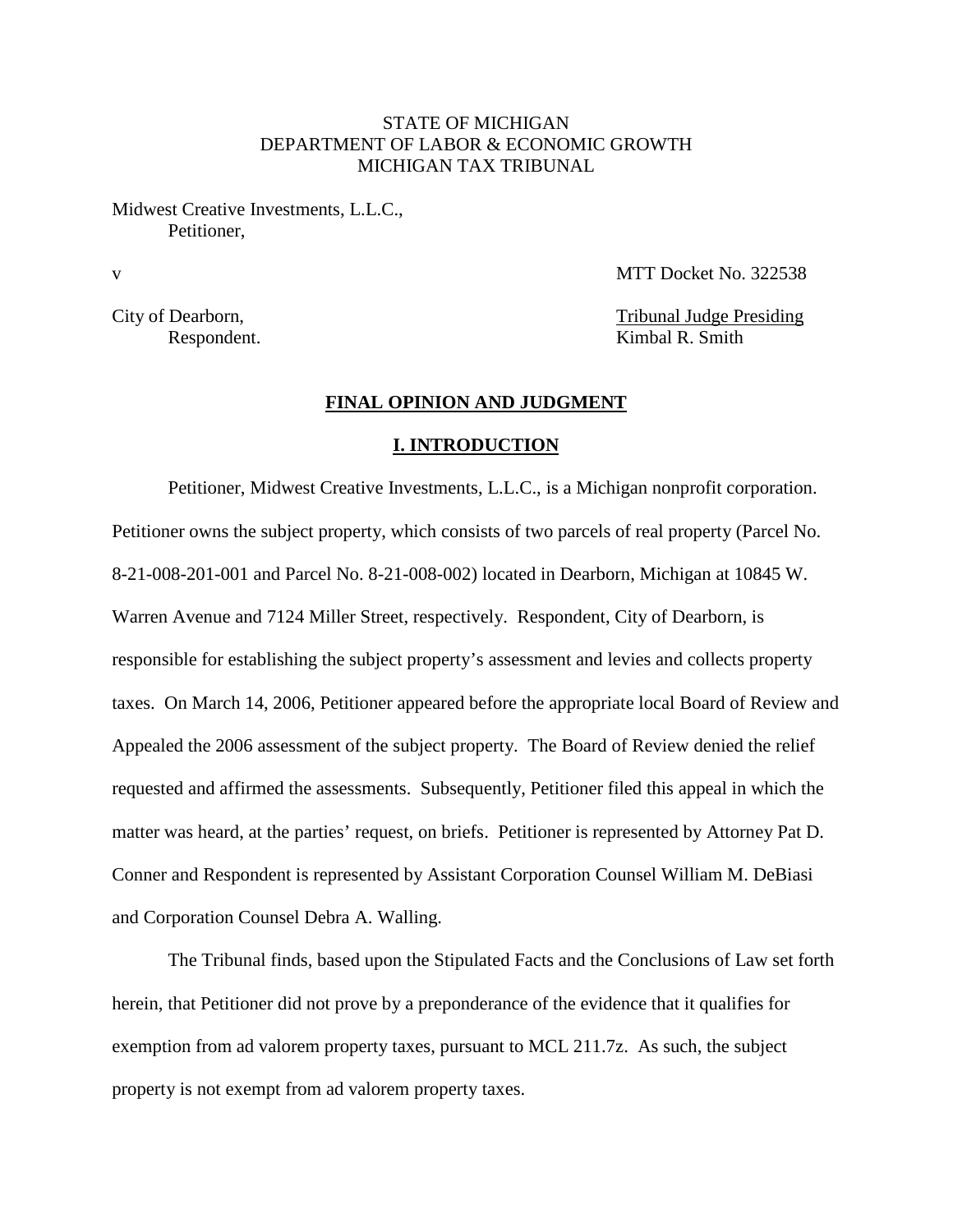# **II. STIPULATED FACTS**

The parties filed a Stipulated Statement of Facts that is set forth below in paragraphs one through eleven.

- 1. Petitioner Midwest Creative Investments, L.L.C., filed and served the instant Petition on or about May 5, 2006; Respondent filed and served its Answer and Affirmative Defenses on or about June 2, 2006.
- 2. The parcel numbers of the subject property are 8-21-008-201 and 8-21-008-202.
- 3. The tax years at issue are 2006 and subsequent years.
- 4. Petitioner is a domestic Limited Liability Company. Petitioner is the owner of the subject property, and has been the owner for all times relevant to the appeal.
- 5. Petitioner is not a non-profit entity, and does not claim to be exempt from ad valorem taxation.
- 6. Riverside Academy is a Michigan non-profit corporation which,was chartered as a public school academy in August 2002 by Central Michigan University, pursuant to Part 6A of the Revised School Code (MCL 380.501, et seq.).
- 7. The sole basis for the exemption claimed by the Petitioner and property owner, Midwest Creative, is that the property is leased to Riverside Academy and that a portion of it was leased to the Dearborn Public School District; therefore, Petitioner claims that the property is exempt pursuant to MCL 211.7z.
- 8. The initial lease between Petitioner and Riverside for Parcel No. 8-21-008-202 was converted from a sublease, and executed on or about May 1, 2004, and which extends until the year 2018.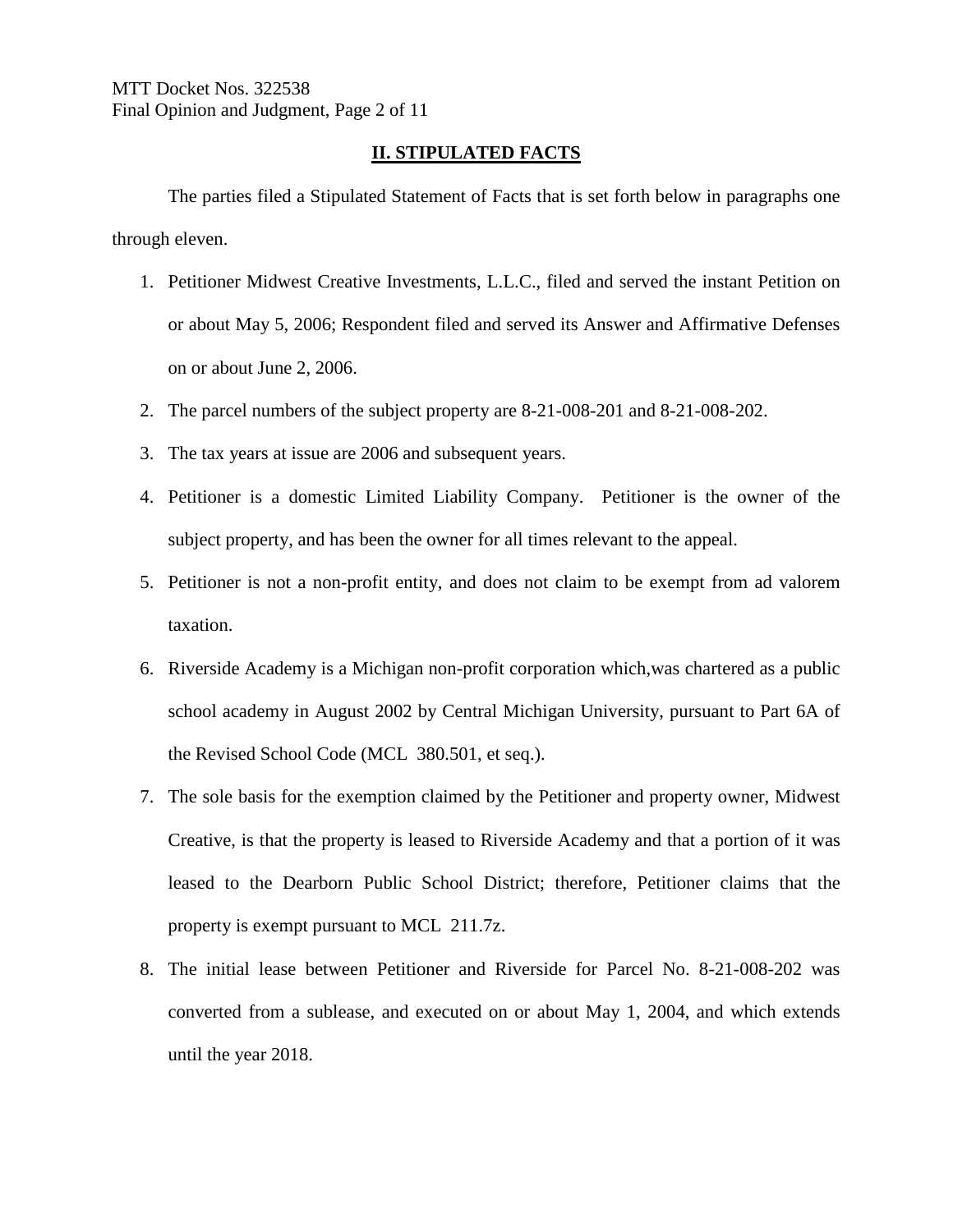# MTT Docket Nos. 322538 Final Opinion and Judgment, Page 3 of 11

- 9. For purposes relevant to this action, one half of Parcel No. 8-21-008-201 is leased by Petitioner to the Riverside Academy, with the other half of Parcel No. 8-21-008-201 leased to the Dearborn Public School District. All of Parcel No. 8-21-008-202 is leased to Riverside Academy.
- 10. Pursuant to a July 1, 2005 lease between Petitioner and Riverside, the stated base rent for the lease of one half of Parcel No. 8-21-008-201 is \$12.50 per square foot (or \$8489.58 per month), with a five year option term commencing in the year 2010 at a rate of \$13.95 per square foot.
- 11. Under the applicable lease, Riverside Academy is required to pay Petitioner, among other things, pro-rata real property taxes, insurance, and building operating expenses.

## **III. PETITIONER'S CONTENTIONS**

Petitioner contends that it was improperly denied a property tax exemption on properties leased to an educational institution. Petitioner argues that the subject property is exempt from property taxes levied under the General Property Tax Act, being MCL 211.1, *et seq*. More specifically, Petitioner argues that both Parcel No. 8-21-008-201-001 and Parcel No. 8-21-008- 002 are exempt under MCL 211.7z(1).

Petitioner further contends that because the subject properties are leased to a public school district, such properties are eligible to be exempt from ad valorem taxation pursuant to MCL 211.7z(1). (Petitioner's Brief at 2). Petitioner contends that Riverside Academy, a lessee of the subject properties that is a Michigan nonprofit corporation exempt from federal income taxation, is "[r]ecognized as a school district and a governmental agency . . . [and as such], is no different than the Dearborn Public School District or any other school district in Michigan."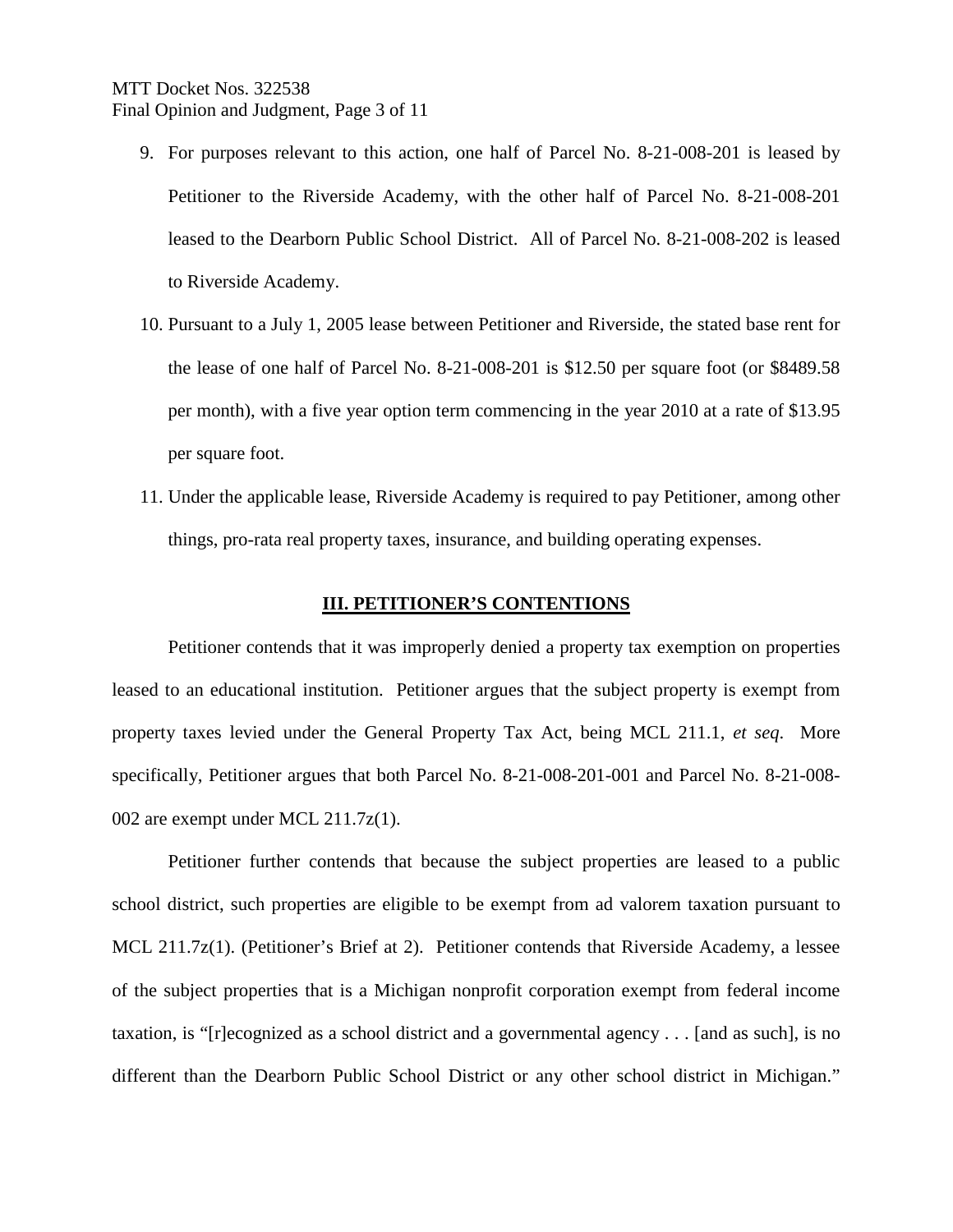MTT Docket Nos. 322538 Final Opinion and Judgment, Page 4 of 11

(Petitioner's Brief at 3). Based on this contention, Petitioner argues that "because the [subject properties] are leased to school districts, they are eligible for exemption from ad valorem taxation under MCL § 221.7 $z(1)$ ...." (Petitioner's Brief at 3). Thus, Petitioner contends that, "[the subject properties are] exempt from taxation pursuant to MCL  $\S$  221.7 $z(1)$  because [they] are] leased by Petitioner to Public school districts," which themselves are exempt from taxation.

In support of its position, Petitioner cites *UAW-Ford National Education Development and Training Center v City of Detroit*, 14 MTT 265 (2002). Petitioner contends that in this case, the Tribunal "[a]pplied [MCL] 211.7z(1) to authorize an exemption for an educational organization," noting that the Tribunal "[o]bserved that education clearly serves a public purpose . . . ." (Petitioner's Brief at 4; citing 14 MTT 265 at 279-280). Petitioner further contends that "Riverside Academy is an integral component of the State's public education system," and that "the denial [by Respondent of the exemption] significantly impedes Riverside Academy's ability to carry out the educational mission assigned to it by the State and Central Michigan University as its chartering organization." (Petitioner's Brief at 4).

# **IV. RESPONDENT'S CONTENTIONS**

Respondent contends that Petitioner does not qualify for the property exemption because Petitioner does not satisfy all of the requirements necessary to be tax exempt. Specifically, Respondent argues that Petitioner is not itself exempt from ad valorem taxes, a necessary requirement, and thus is not entitled to claim the exemption from taxation.

Respondent further contends that based on the facts of this case, as they are applied to the plain language of the statute, Petitioner has not met its burden in establishing what is required for the exemption in MCL 211.7z. Respondent asserts that Petitioner must meet its burden "beyond a reasonable doubt," and that the case of *Michigan United Consersation Club v Lansing*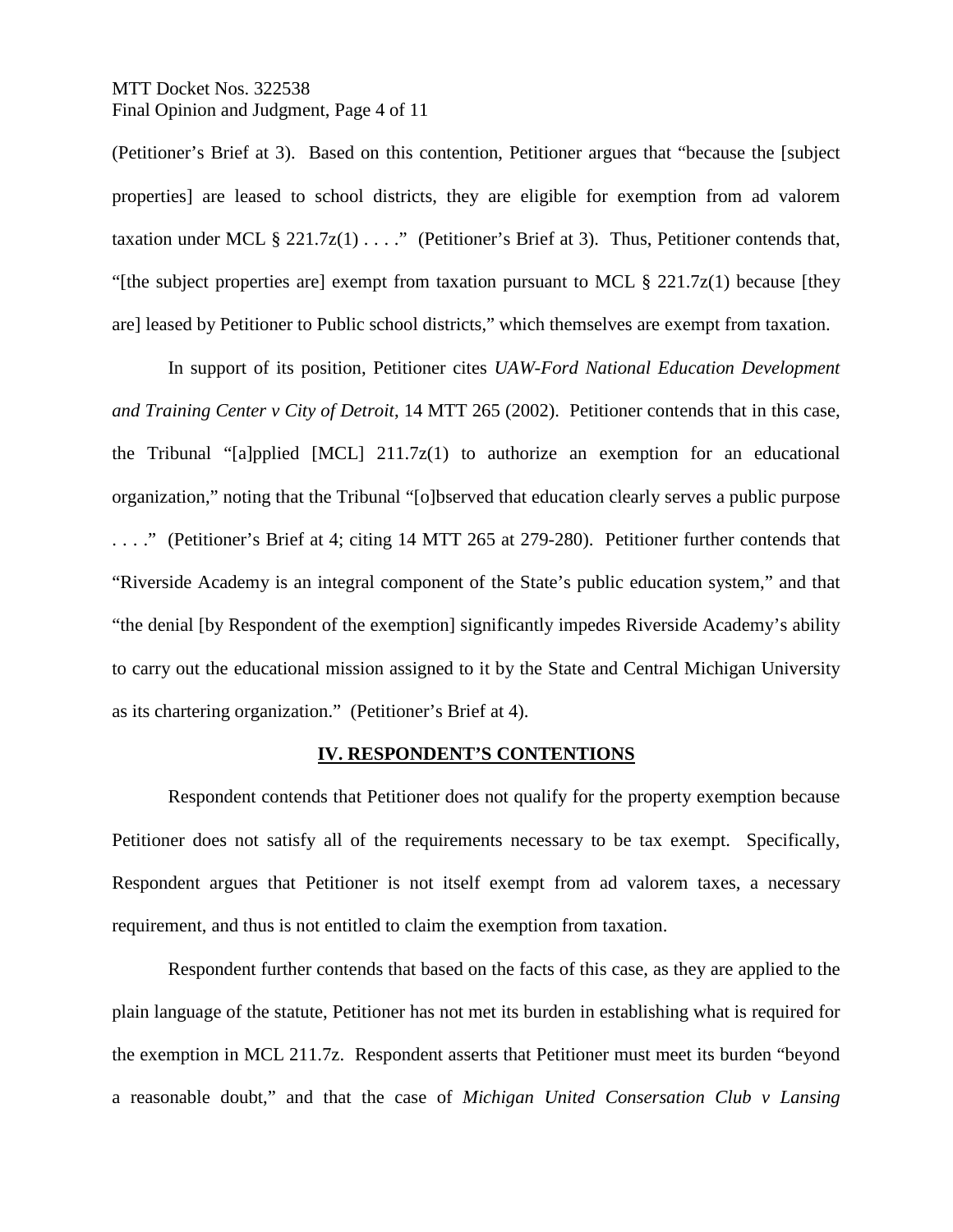# MTT Docket Nos. 322538 Final Opinion and Judgment, Page 5 of 11

*Township*, 129 Mich App 1; 242 NW2d 290 (1983), provides for such a burden. (Respondent's Brief at 4). Respondent contends that Petitioner is an LLC, a non-exempt organization, and that the lessees are both nonprofit in nature. Therefore, Respondent concludes that Petitioner's "[d]ifficulty . . . [l]ies in the language of § 7z(1) which requires that property 'leased, loaned or otherwise made available' to an educational institution is exempt only if it 'would have been exempt from ad valorem taxation had it been occupied by its owner solely for the purposes for which it had been incorporated.'" (Respondent's Brief at 5; emphasis in original) Respondent concludes this contention noting that if Petitioner "[o]ccupied the property it would not be eligible for an exemption," and that "the property does not become eligible merely by virtue of the lease." (Respondent's Brief at 5). Thus, Respondent contends that Petitioner cannot claim the exemption due to its status as an individual property owner.

Respondent relies on *West Michigan Academy of Arts and Academics v Twp of Robinson*, 10 MTT 917 (2000), as supporting the notion that a non-exempt private individual cannot claim the exemption in MCL 211.7z. Here, Respondent asserts that the Tribunal has already ruled in this matter, and that "the fact that the property owner in the *West Michigan* case was a nonexempt, private individual was fatal to the school's claim for an exemption in the eyes of [the Tribunal]." (Respondent's Brief at 6)

Additionally, Respondent contends that the policy reasons for most exemptions are to confer a benefit upon the general public. Respondent cites to the Vermont Supreme Court's decision in *Lincoln Street Inc v Town of Springfield*, 159 Vt. 181; 615 A2d 1028 (1992), in support of this notion. Respondent reasoned that to allow non-exempt private individuals the ability to claim an exemption "[w]ould be inconsistent with the intent of charitable exemptions . . . ." (Respondent's Brief at 6). Thus, Respondent contends that allowing Petitioner to claim an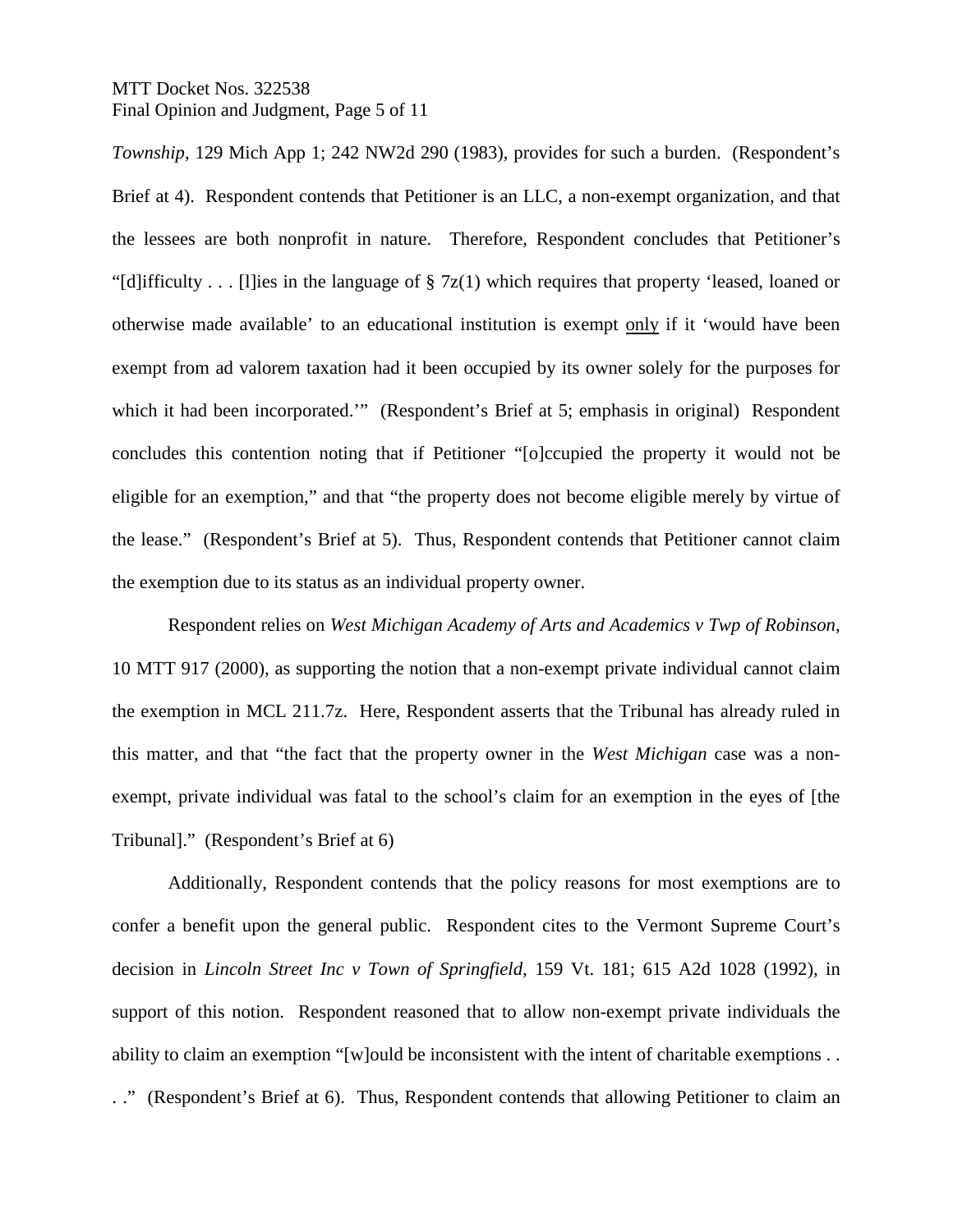exemption, pursuant to MCL 211.7z, would go against the general policy of public benefit in the exemption scheme.

# **V. APPLICABLE LAW**

"In general, tax exemption statutes are to be strictly construed in favor of the taxing

authority." *Michigan United Conservation Clubs* v *Lansing Twp*, 423 Mich 661, 664 (1985);

*Ladies Literary Club* v *Grand Rapids*, 409 Mich 748, 753-754 (1980). The petitioner must

prove, by a preponderance of the evidence, that it is entitled to an exemption. *ProMed* 

*Healthcare* v *Kalamazoo*, 249 Mich App 490 (2002).

Section 7z(1) (MCL 211.7z) provides that:

Property which is leased, loaned or otherwise made available to a school district, community college, or other state supported educational institution, or nonprofit educational institution which would have been exempt from ad valorem taxation had it been occupied by its owner solely for the purposes for which it was incorporated, while it is used by the school district, community college, or other state supported educational institution, or nonprofit educational institutional primarily for public school or other educational purposes is exempt from taxation under this act.

In Michigan, exemptions from taxation are strictly construed in favor of the taxing authority. *Ladies Literary Club v Grand Rapids*, 409 Mich 748; 298 NW2d 422 (1980). The petitioner bears the burden to prove by a preponderance standard that it is within the property class entitled to such an exemption. *ProMed Healthcare* v *City of Kalamazoo*, 249 Mich App 490; 644 NW2d 47 (2002). It is the duty of the Tribunal to decide whether the Petitioner has met its burden pursuant to the statutory requirements.

To qualify for the exemption in MCL 211.7z, Petitioner must satisfy all of the necessary requirements in the statute. Essentially, there are three main requirements to the statute: (1) the subject property is leased, loaned or otherwise made available to either a school district,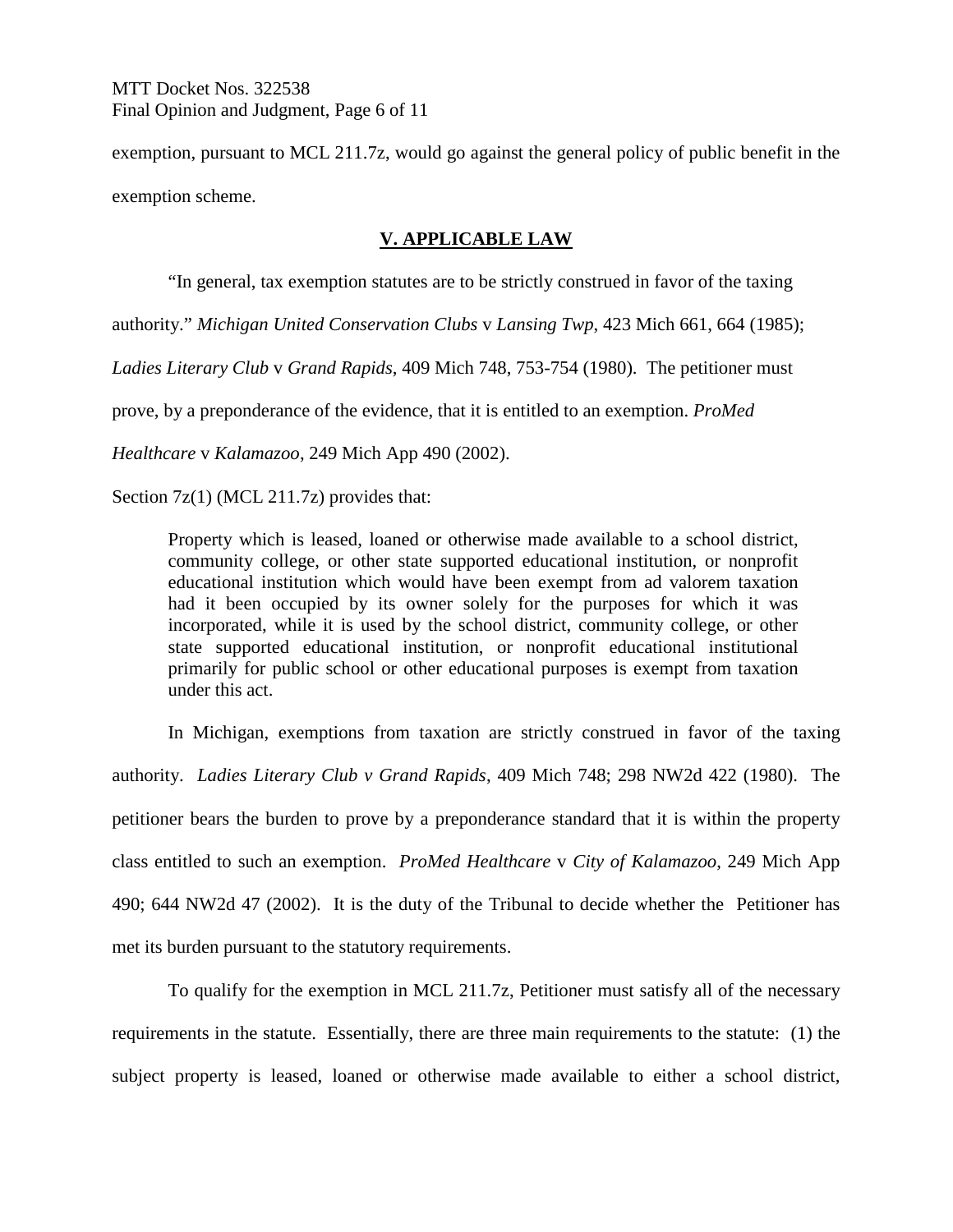MTT Docket Nos. 322538 Final Opinion and Judgment, Page 7 of 11

community college, other state-supported educational institution or nonprofit educational institution; (2) the subject property would have been exempt from ad valorem taxation if it was occupied by its owner solely for the purposes for which it was incorporated; and (3) the subject property is used primarily for public school or other educational purposes while it is being used by the school district, community college, other state-supported educational institution or nonprofit educational institution.

## **VI. CONCLUSIONS OF LAW**

Respondent concedes that there is no issue as to requirements one or three, but that Petitioner fails to satisfy requirement two. Petitioner, on the other hand, maintains that it qualifies for the exemption, implying that it has met all three requirements. Under the facts in this case, a plain-language reading of the statute demonstrates that Petitioner has not met its burden with respect to requirement two, and as such, MCL  $211.7z(1)$  is inapplicable to Petitioner.

Previous Tribunal rulings provide support that Petitioner does not qualify for the exemption. Respondent cited to *West Michigan Academy of Arts and Academics v Twp of Robinson*, (*supra*), and the Tribunal finds this case to be instructive and on point. In *West Michigan Academy*, the issue the Tribunal considered was "[w]hether the subject property leased by [the petitioner] as an educational institution is exempt from ad valorem taxation pursuant to MCL 211.7z . . . . " 10 MTT 917 at 919. In that case, the petitioner was the lessee of property owned by a non-exempt individual. *Id.* The petitioner claimed a property exemption pursuant to MCL 211z.7 and asserted that it owned the property by virtue of an unexecuted option to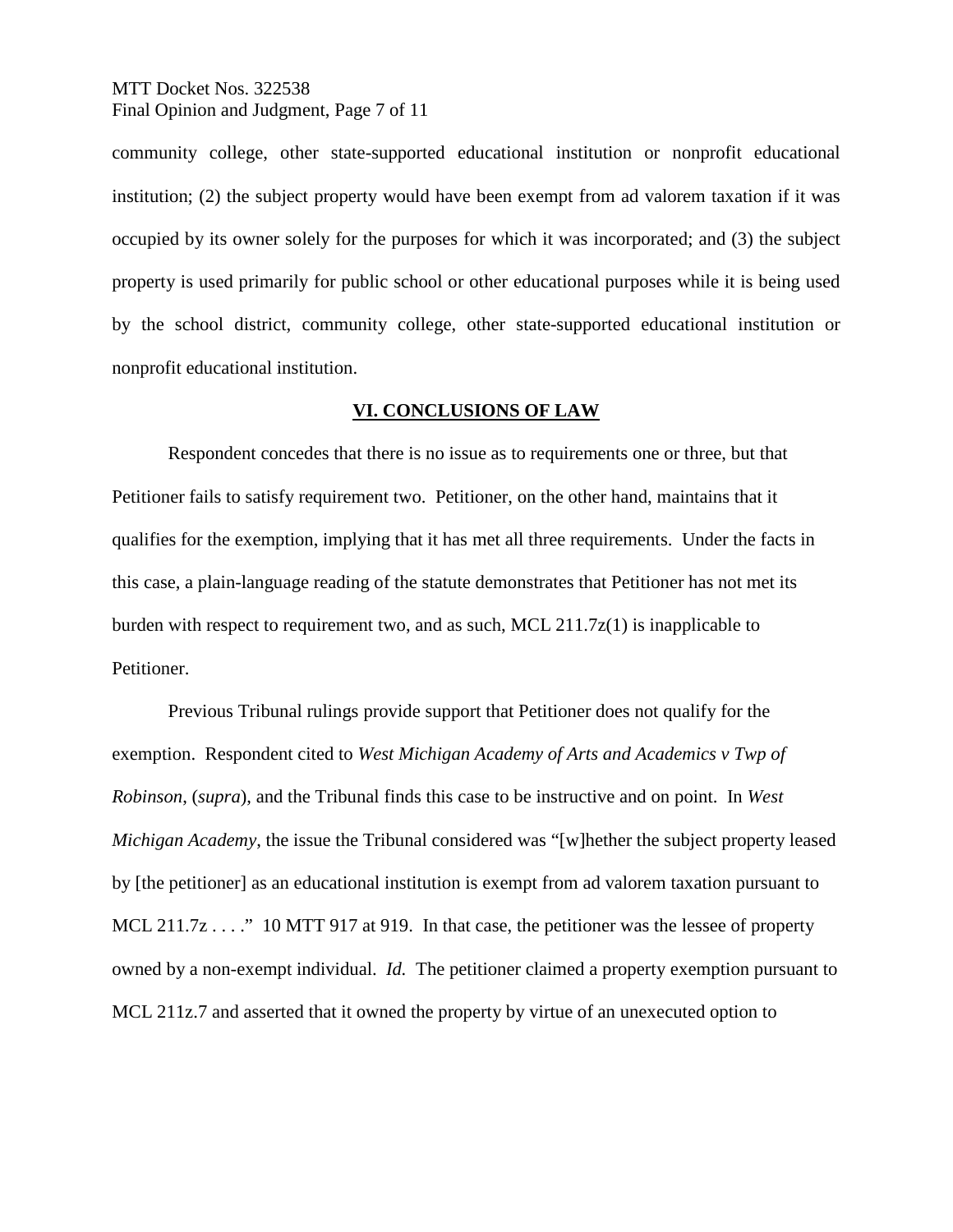# MTT Docket Nos. 322538 Final Opinion and Judgment, Page 8 of 11

purchase clause in the lease.<sup>[1](#page-7-0)</sup> *Id.* at 918. The respondent's main contentions were that the petitioner did not own the property, and that absent a specific exemption for either a lessee or a tenant, the petitioner is not exempt from ad valorem taxation. *Id.* at 919. The Tribunal concluded that the lease arrangement conferred no ownership right to the property in the petitioner, but rather "[t]he subject property . . . [w]as owned by . . . [a]n individual who is not exempt." *Id.*

In analyzing whether a non-property-owning educational organization was exempt under MCL 211.7z, the Tribunal in *West Michigan Academy* found against the petitioner. After finding that the petitioner did not own the subject property, the Tribunal began to discuss the purpose behind MCL 211.7z. The Tribunal explained that the purpose of MCL 211.7z was to "[expand the general exemption scheme] to include other *exempt* owners other than just non-profit charitable institutions addressed in  $[MCL 211.70(3)]$  $[MCL 211.70(3)]$  $[MCL 211.70(3)]$ .<sup>22</sup> *Id.* (emphasis added). The Tribunal reasoned that pursuant to MCL 211.7z, such "other exempt owners" or those owners who do not occupy their property, but nevertheless *would be exempt* may still claim their property as exempt despite their not occupying the property, but only if they allow the unoccupied property they own to be used by an educational institution. Thus, under this expanded coverage of the exemption scheme found in MCL 211.7z, Michigan property owners may claim an exemption on the property they own, but no longer occupy, if they would otherwise be entitled to an exemption if they occupied the property.

<span id="page-7-0"></span><sup>&</sup>lt;sup>1</sup> The petitioner's ownership argument is complex, and its specific details are beyond the scope and dealings of this opinion.

<span id="page-7-1"></span><sup>2</sup> The original statute quoted in this language from the *West Michigan Academy* opinion was MCL 211.7o(2), which has since been modified by 1998 P.A. 536. There are no substantive changes to this rewritten statute that would impair the analysis by reference to it in this case.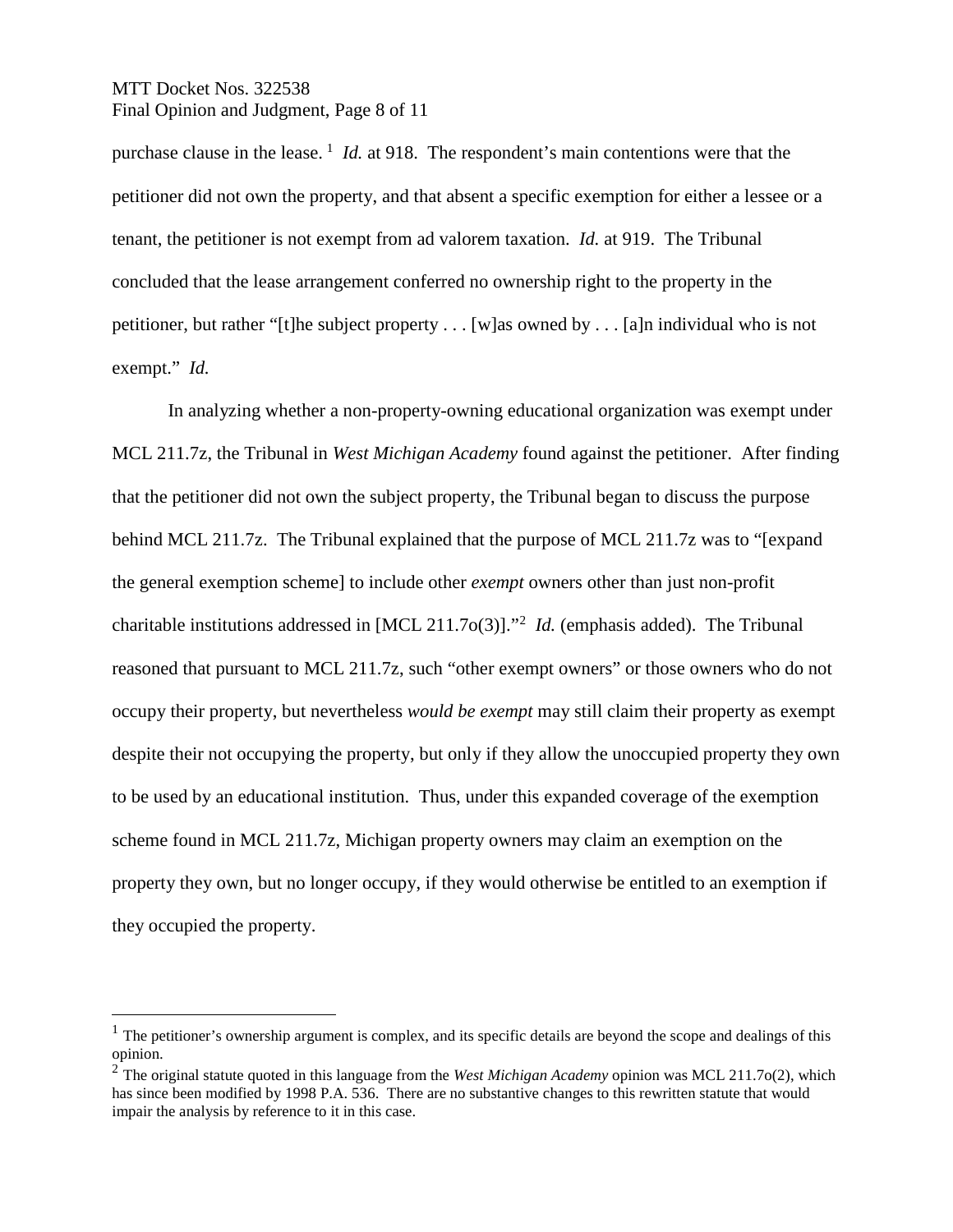# MTT Docket Nos. 322538 Final Opinion and Judgment, Page 9 of 11

Underscoring this notion of a would-be-exempt property owner qualifying for an exemption while itself not occupying the property, the Tribunal went on to explain what is required for such an owner seeking to qualify under MCL 211.7z. Fundamental to this analysis was the threshold requirement that the property owner must itself be exempt from ad valorem taxation. In this regard, the Tribunal could not have been more clear in noting that "the modifier in MCL 211.7z, 'which would have been exempt,' addresses the property owner as a lessor that would have been exempt had it occupied the property for its own exempt purposes." *Id.* at 919, 920. Here, the need for the property owner himself to qualify for *an* exemption becomes the prerequisite to the lessee qualifying for *the* exemption provided for in MCL 211.7z, because the lessee does not qualify for the exemption *but for* the owner's qualification. Thus, the Tribunal interpreted MCL 211.7z as requiring ownership of property, by a would-be-exempt owner, who then leases the property to an educational institution for an exempt purpose.

Applying the rule in *West Michigan Academy* to the present case yields a similar result. Unlike the petitioner in *West Michigan Academy*, Petitioner owns the leased properties, yet like the petitioner in *West Michigan Academy*, Petitioner here is also not an exempt owner.

It is undisputed that Petitioner, as a Michigan incorporated LLC, is not itself an "exempt organization" of any kind. Moreover, Petitioner does not try to posture itself as an owner of property that would otherwise be exempt.<sup>[3](#page-8-0)</sup> Because Petitioner is an LLC, Petitioner cannot avail itself of *any* exemption, *even if it occupied the subject properties*. Thus, Petitioner fails to satisfy the threshold requirement for a claim of exemption under MCL 211.7z.

<span id="page-8-0"></span><sup>&</sup>lt;sup>3</sup> Petitioner is not a non-profit entity, and does not claim to be exempt from ad valorem taxation. ("Stipulated Facts" No. 5, *supra*).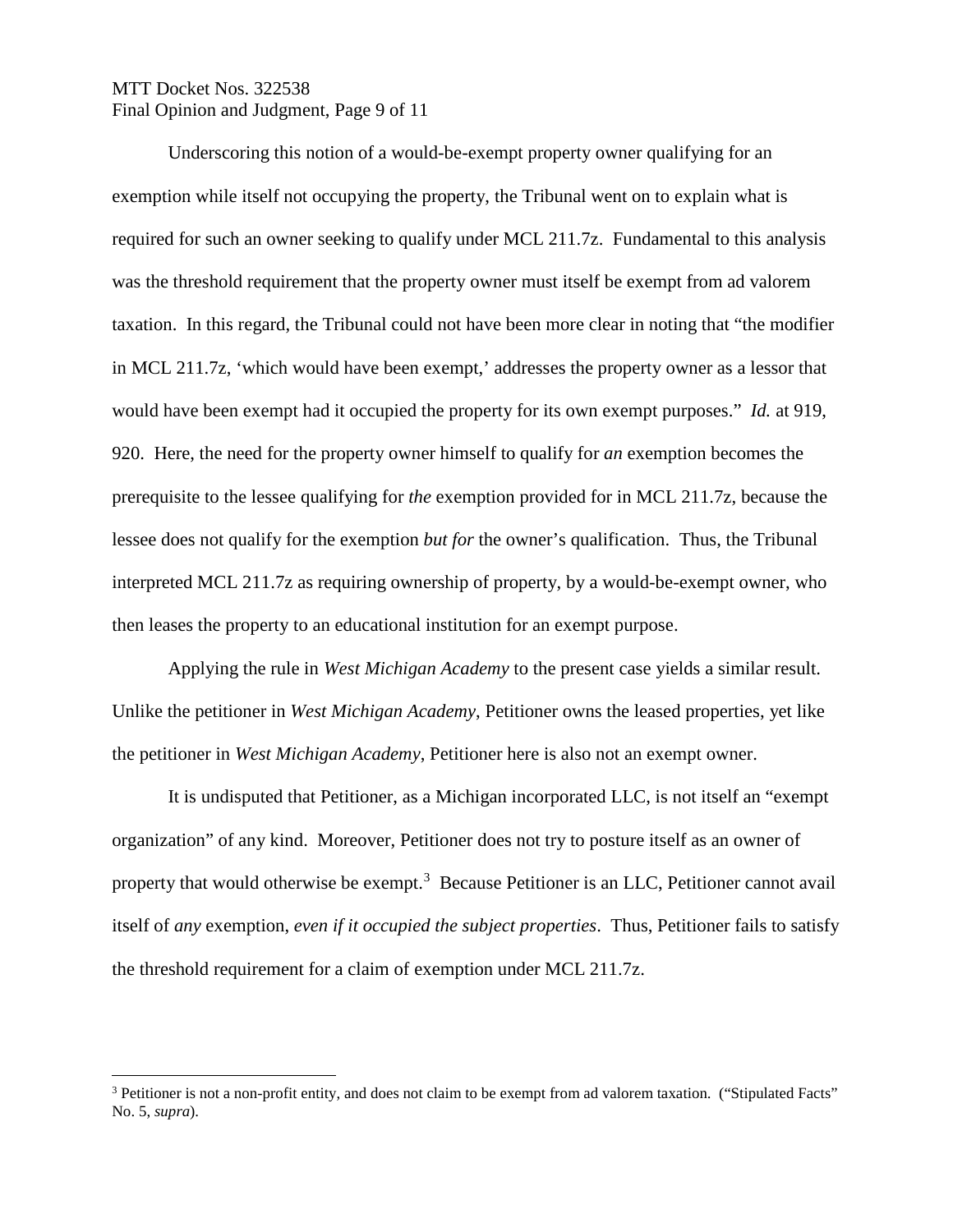# MTT Docket Nos. 322538 Final Opinion and Judgment, Page 10 of 11

Further, the fact that Petitioner has leased the property to nonprofit entities is also not dispositive of its ability to claim the exemption in MCL 211.7z. Petitioner's main contention is that it satisfies the exemption requirements simply because it leased its properties to a nonprofit organization. This contention ignores the fundamental and threshold requirement of qualifying for the exemption, pursuant to MCL 211.7z, independent of its relationship to the nonprofit organization leasing the properties. It is not enough for Petitioner, under the statutory scheme, to claim exemption merely by virtue of it leasing the properties to a nonprofit organization that uses the properties for educational purposes. MCL 211.7z and *West Michigan Academy* clearly pronounce that Petitioner, as an individual entity, must first be eligible for an exemption, independent of its leasing the properties.

Therefore, the properties' true cash, state equalized and taxable values for the tax years at issue are as follows:

| Parcel Number: 8-21-008-201-001 |         |           |           |  |  |
|---------------------------------|---------|-----------|-----------|--|--|
| Y ear                           |         | SEV       |           |  |  |
| 2006                            | 129,000 | \$564,500 | \$564,500 |  |  |

|  | Parcel Number: 8-21-008-201-001 |
|--|---------------------------------|
|--|---------------------------------|

#### **Parcel Number: 8-21-008-201-02**

| Y ear |        | SEV     | TЧ      |
|-------|--------|---------|---------|
| 2006  | 000    | 281,500 | 281,500 |
|       | \$563. | ึ       | J       |

#### **VII. JUDGMENT**

IT IS ORDERED that the subject property's true cash, state equalized, and taxable values for the tax years at issue are as set forth in this Final Opinion and Judgment.

IT IS FURTHER ORDERED that the officer charged with maintaining the assessment rolls for the tax years at issue shall correct or cause the assessment rolls to be corrected to reflect the property's true cash and taxable values as finally shown in this Final Opinion and Judgment